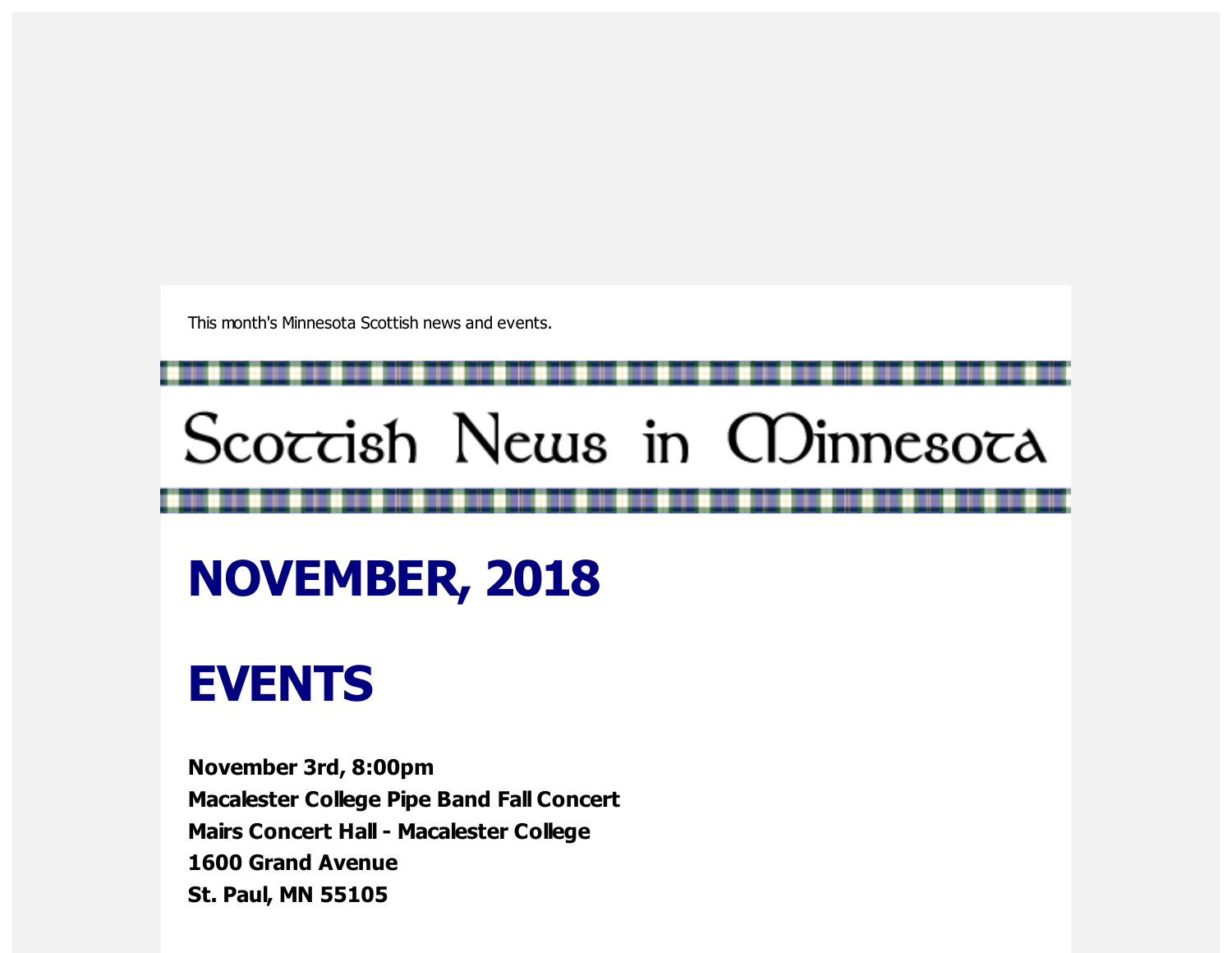Tickets for this concert are \$5.00.

**November 8th, 7:00pm - 8:45pm Willow Brae - Celtic Music Showcase Series The Underground Music Cafe 1579 Hamline Avenue North St. Paul, MN**

Willow Brae - Laura MacKenzie with Andrea Stern, Celtic Harp will be featured at the Celtic Music Showcase, presented by Paul Garding. They will be celebrating the re-release of their compilation CD "Willow Brae - Collected"! (donation suggested).

**November 15th, 7:00 - 9:00 pm MacKenzie at Waldmann Waldmann Brewery and Wurstery 445 Smith Ave. N. St. Paul, MN**

Traditional Wind-Powered Music at Waldmann - MacKenzie is very honored to be invited to play here! (Free). Beer and food are wonderful at Waldmann.

**November 17th, 7:30 pm MacKenzie at Como Cottage St. Paul, MN**

A wonderful house concert salon series, for music and poetry, long-running and now in the Como neighborhood of St. Paul. To reserve and receive the address, phone: Tim Young & Dalyce Elliot at 612-968-7104. Or email: [tim@twoboots.net](mailto:tim@twoboots.net)

Laura MacKenzie is delighted to be a part of this very special series.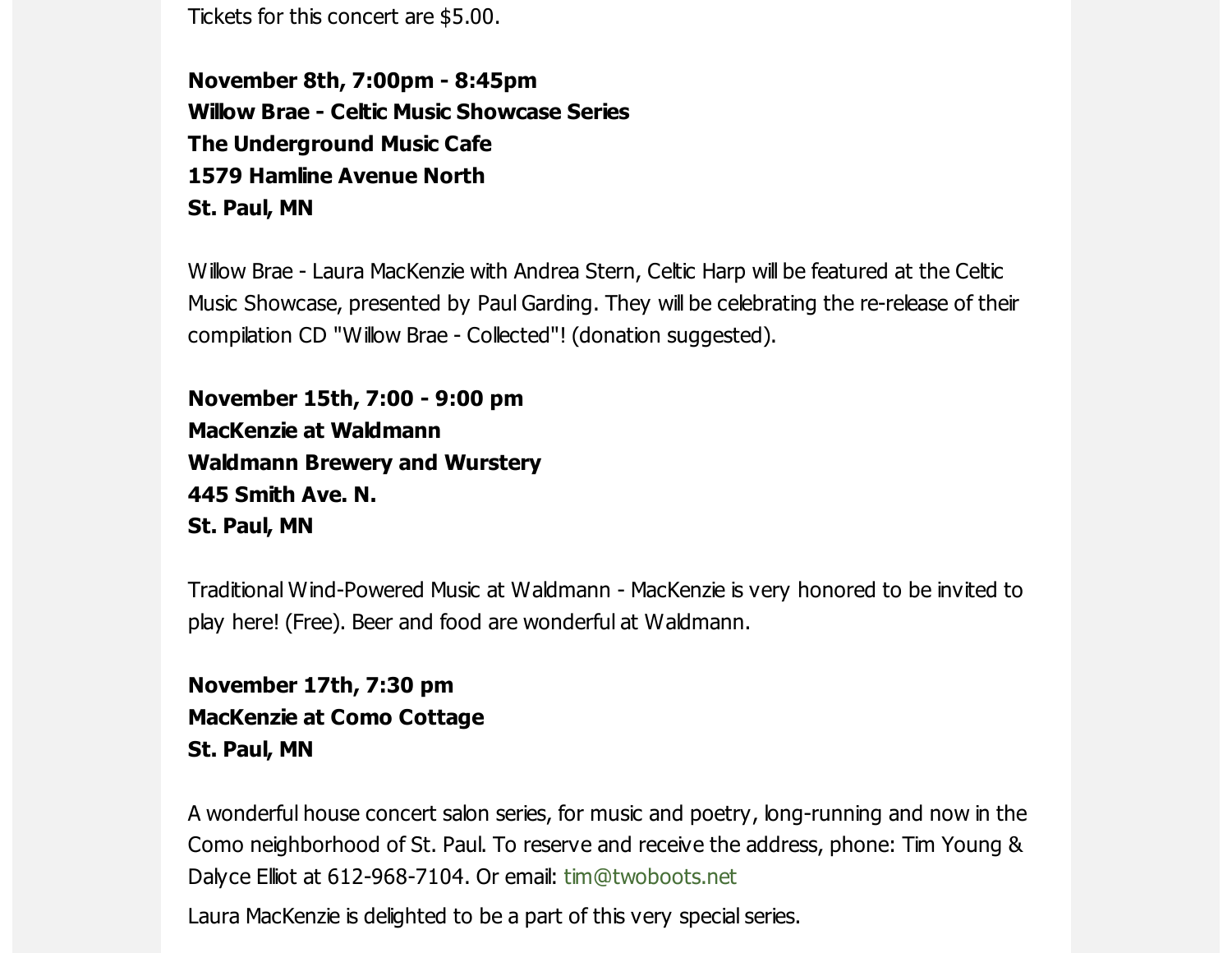#### **November 29th - December 23rd Christmastide Tour Numerous dates and venues, around the Metro and outstate Minnesota**

SimpleGifts with Billy McLaughlin (which includes Laura MacKenzie) present their annual holiday tour. Visit the new SimpleGifts website for dates, tickets and music. [www.simplegiftsmusic.net.](https://scottishamericancentermn.us10.list-manage.com/track/click?u=2fe4099001736ac4b948473e4&id=56845b736d&e=6b0ba04b53)

#### **December 2nd - St. Andrew's Day Celebration**

The annual event commemorating St. Andrew's Day (actual date November 30) will be on Sunday, December 2nd at noon. The event will start with lunch at Louis, an upscale Italian restaurant that is part of Cossetta's in St. Paul. Louis Ristorante and Bar is known for it's fine, authentic Italian cuisine. How Scottish, right? But the food is great and you will enjoy it. Lunch will be a noon on that day. Right after lunch we will depart for the James J. Hill House. We will have a guided tour for our group, and the house will be fully decorated for the Holidays! Billed as the Downton Abbey of Minnesota, this spectacular home was built by the empire builder, James J. Hill, and completed in 1891. It is an amazing architectural and structural masterpiece for the 19th Century and has been well preserved for the 21st century. Hill, of course, is of Scottish heritage, by way of Canada. Thus, it is entirely appropriate to celebrate St. Andrew's Day with him, or at least in his home!

If you have seen the house before, see it again, as it continues to fascinate. If you have never seen it, or never seen it decorated for the Holidays, now is your chance! Please join us. You must make reservations for the tour by contacting Don Bruce at [bruce1051@comcast.net](https://scottishamericancentermn.us10.list-manage.com/track/click?u=2fe4099001736ac4b948473e4&id=c7867e7b3c&e=6b0ba04b53). Don will give you instructions on making a reservation. You will need to have a check for the tour to Don to make sure you have a reserved spot for this great tour of this grand house (lunch is not included and is billed to you at the restaurant).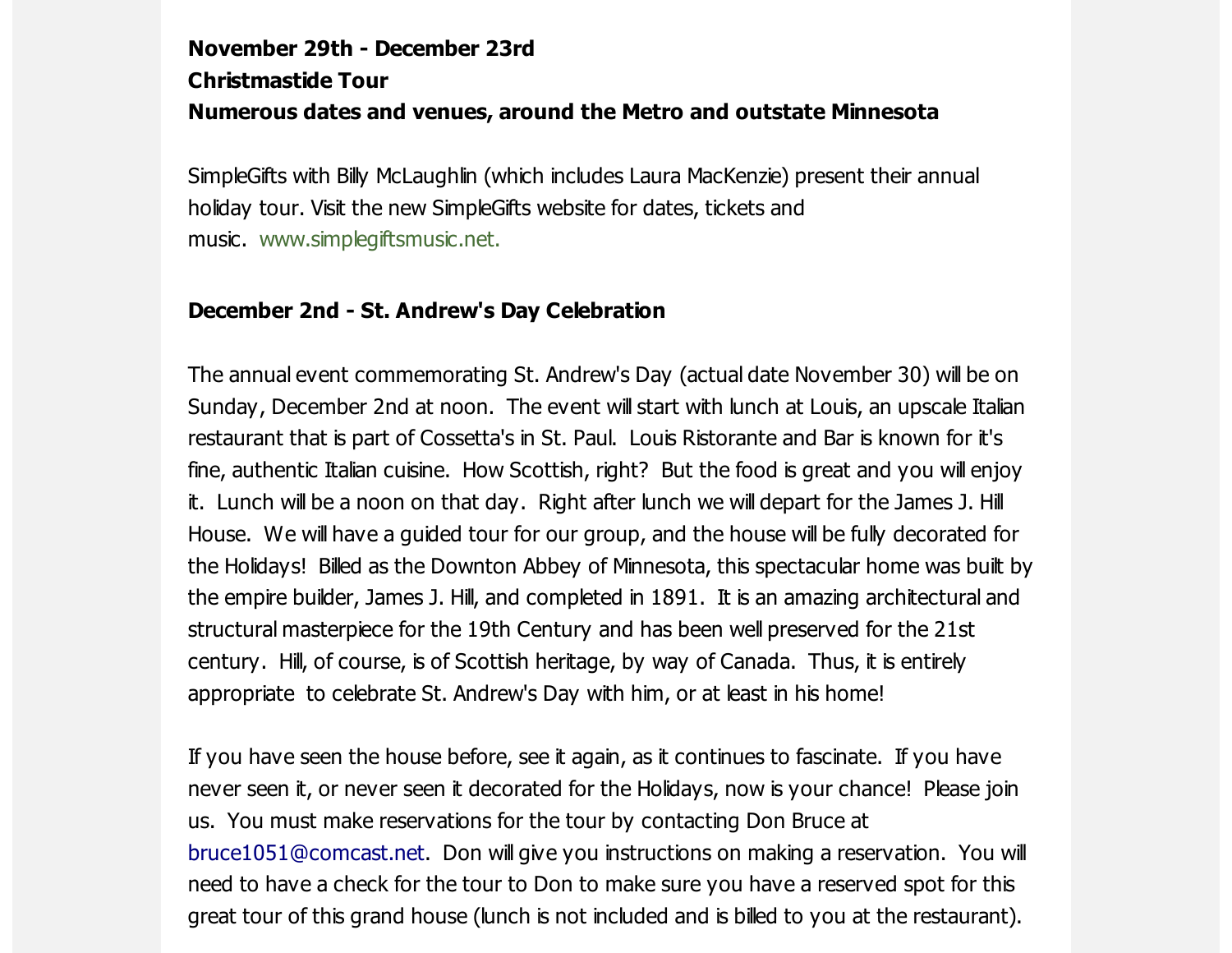The tour is \$10 per person. Children 17 and under are welcome at \$6 per person. Because the Hill House needs to know our numbers 2 weeks in advance, the deadline for reservations to be received is November 16th, so don't delay. We have also had to limit this to the first 25 who respond. So, again, don't delay!

Hope to see you at this grand annual event!

#### **December 8 | RSCDS Twin Cities 22nd Annual Fàilte Ball Howe School Minneapolis, MN**

"Fàilte" means welcome in Gaelic, and all Scottish dancers, beginners and experienced, are most welcome!

The Fàilte Ball is intended to be a gentle introduction to the ball scene for newer dancers, and a fun event for all. Enjoy a light refreshment, live music by Thistledown band, and dancing. Doors open at 1:30pm and dancing begins at 2:00pm at Howe School in south Minneapolis. Tickets are \$25/person, with a \$5 discount for those attending their first Scottish country dance ball. Details and registration at [http://www.rscds-twincities.org/failte.html](https://scottishamericancentermn.us10.list-manage.com/track/click?u=2fe4099001736ac4b948473e4&id=9738a02ef1&e=6b0ba04b53)

\*PLEASE NOTE: Although we consider this event to be "beginner-friendly," we do strongly recommend that dancers have some previous exposure to Scottish country dancing (a few classes at least) and familiarity with the terminology. Please contact us at info at rscds[twincities.org](https://scottishamericancentermn.us10.list-manage.com/track/click?u=2fe4099001736ac4b948473e4&id=0d200afbca&e=6b0ba04b53) if you have any questions about your ability to participate. All dances are being taught over the course of the coming weeks at our Monday night classes at Tapestry Folkdance Center (see http: [www.rscds-twincities.org/classes.html\)](https://scottishamericancentermn.us10.list-manage.com/track/click?u=2fe4099001736ac4b948473e4&id=68934486c7&e=6b0ba04b53) [www.irishfestlacrosse.org](https://scottishamericancentermn.us10.list-manage.com/track/click?u=2fe4099001736ac4b948473e4&id=4586f54a0d&e=6b0ba04b53)

#### **Mark your calendars for upcoming events in 2019.**